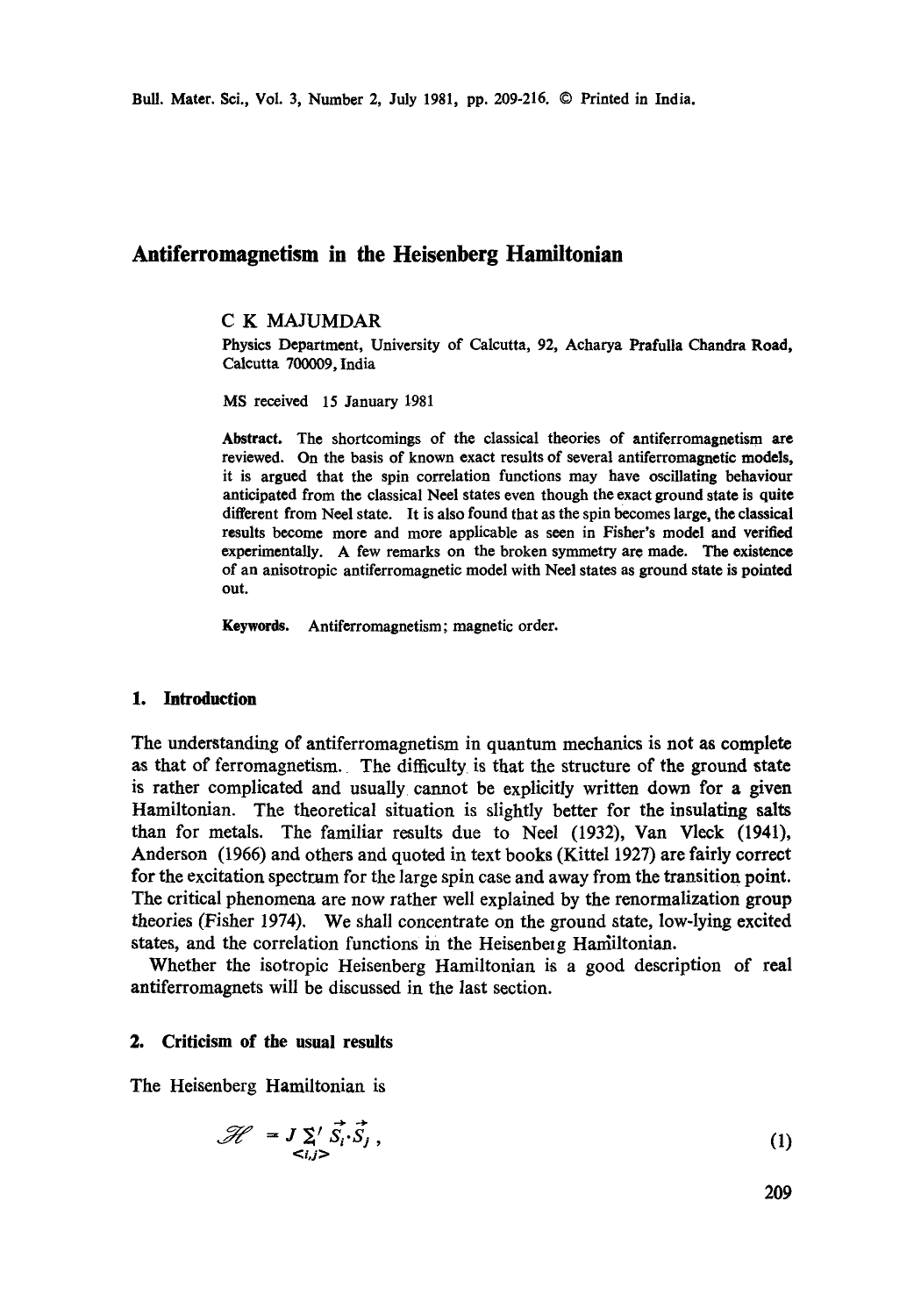# 210 *C K Majumdar*

where the sum goes over the sites i and  $j$  ( $i \neq j$  as indicated by the prime, the angular bracket  $\langle \rangle$  denotes that *i* and *j* are nearest neighbours). The classical spin wave theory is based on the sublattice picture (for a review, see Keffer 1966). In the simplest situation (that of bipartite lattices), there are two sublattices, and for each sublattice the Holstein-Primakoff transformation is used. The underlying ground state is assumed to be the Neel state—up spins on one sublattice and down spins on the other. Far from being the ground state the Neel states are not even eigenstates of the Hamiltonian  $(1)$ . It can be shown that the ground state of  $(1)$  is non-degenerate, has total spin  $s = 0$  and has contributions from all the  ${}^N C_{N/2}$  states of the z component of total spin  $s<sub>z</sub>=0$ .

The excited states have the energy dispersion relation

$$
\omega \sim k,\tag{2}
$$

for small wave vector  $k$ . The derivation does not reproduce the degeneracy correctly. Little is known about spin wave interaction in antiferromagnets.

The thermodynamic properties were established by Van Vleck in the mean free field approximation. The transition temperature is

$$
T_c = \frac{2}{3} J z S (S+1) / k_B , \qquad (3)
$$

where z is the coordination number. Above  $T_e$ , the susceptibility satisfies the Curie-Weiss law

$$
\chi = Ng^2 \beta^2 S (S+1) / (3 k_B [T+T_c]) , \qquad (4)
$$

 $\beta$  is the Böhr magneton and g is the Lande factor. Below  $T_c$  the substance shows spontaneous antiferromagnetism and one has to consider separately magnetic field parallel and perpendicular to the direction of sublattice magnetization. The perpendicular susceptibility  $X_1$  is a constant equal to the value of  $X$  at  $T_c$ 

$$
\chi_{\perp} = Ng^2 \beta^2 S \left( S + 1 \right) / 6k_B T_c , \qquad (5)
$$

The parallel susceptibility  $X_{11}$  is

$$
\chi_{\parallel} = \frac{N g^2 \beta^2 S^2 B'_S (y_0)}{k_B [T + 3T_c (s+1)^{-1} S B'_S (y_0)]}, \qquad (6)
$$

where 
$$
y_0 = 2 z S J |\vec{S}_0| / k_B T
$$
,  $|\vec{S}_0| = S B_S (y_0) \cdot t$  (7)

 $B<sub>S</sub>(x)$  is the Brillouin function and the prime denotes its derivative. For  $S=1/2$ equation (6) becomes

$$
\chi_{\parallel} = \frac{N g^2 \beta^2}{4k_B \left[ T_c + \left( 1 - 4S_0^2 \right)^{-1} T \right]} \tag{8}
$$

while for the classical limit  $S\rightarrow\infty$ ,  $\beta\rightarrow 0$  the expression for  $X_{\parallel}$  is (with  $\mu = g\beta S$ )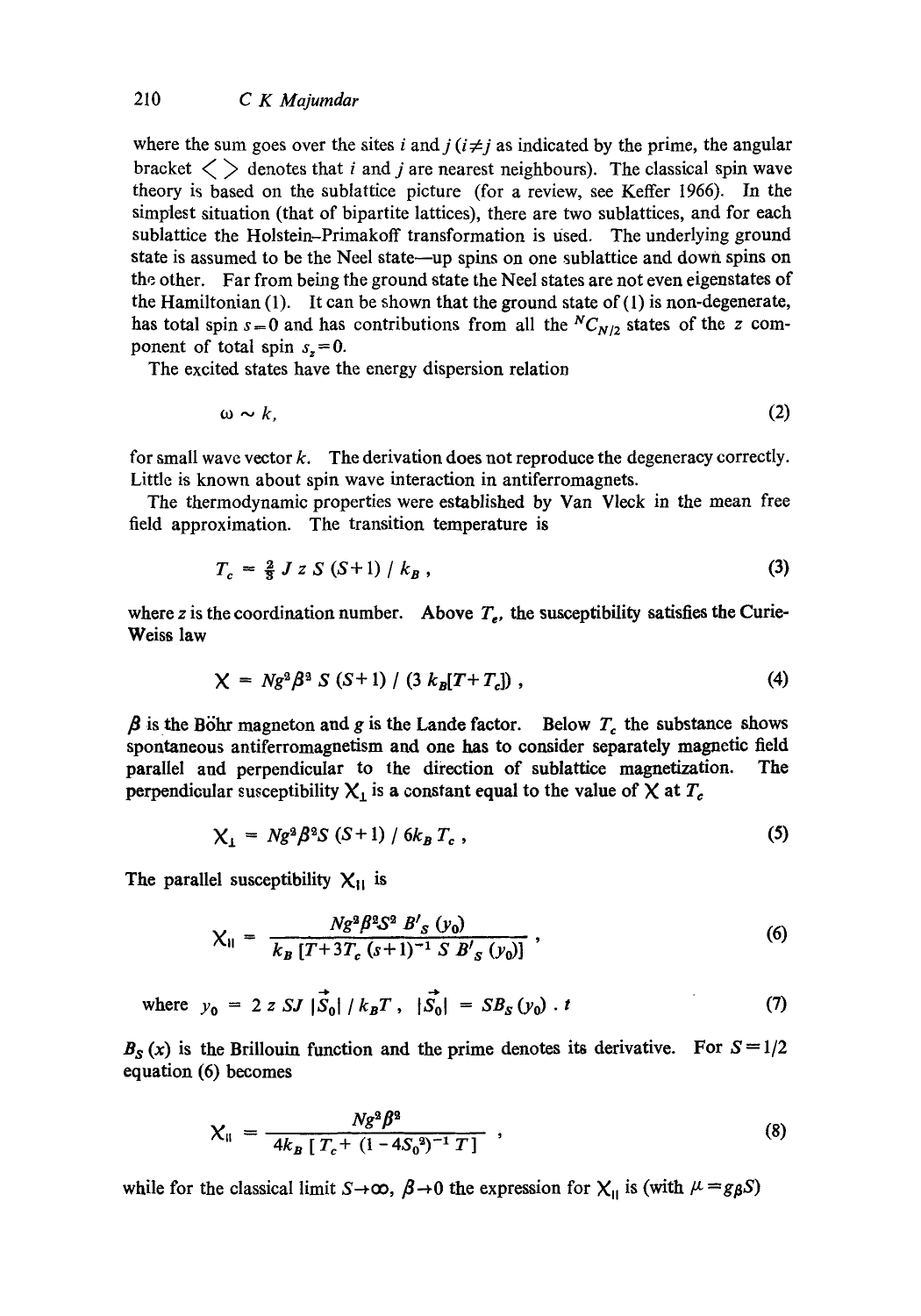*Anti ferromagnetism in the Heisenberg Hamiltonian* 211

$$
\chi_{\parallel} = \frac{N\mu^2}{3k_B T_c + k_B T [1 - (S_0/S)^2 - \frac{2}{9}(T/T_c)]^{-1}},
$$
\n(9)

The expression  $4S_0^2$  appearing in (8) or  $(S_0/S)^2$  in (9) has the interpretation of being the square of the ratio of the values of the spontaneous internal fields at the temperature  $T$  and the absolute zero.

For a polyerystalline sample of a cubic crystal the susceptibility is

$$
\chi = \frac{1}{3} \chi_{\parallel} + \frac{2}{3} \chi_{\perp} \ . \tag{10}
$$

In summary, the susceptibility has a maximum and a cusp at  $T = T_c$ . The parallel susceptibility vanishes at  $T=0$ , while the perpendicular susceptibility remains large, thus creating a situation for spin flop transition.

It has been shown by Fisher (1960abc, 1962), that in antiferromagnets the thermodynamic transition occurs at a temperature  $T<sub>N</sub>$  lower than the temperature of the susceptibility maximum

$$
T_N < T\left(\chi_{\text{max}}\right),\tag{11}
$$

and at  $T_N$  the derivative of the parallel susceptibility diverges

$$
\partial X_{\text{II}} / \partial T \to \infty \tag{12}
$$

These results are explicitly seen in the exact solution of Fisher's model on antiferromagnet, which is derived from the Ising model.

Finally we come to the spin arrangements derived from the neutron scattering data. Thus in MnO spins in a single [111] plane are parallel, but in adjacent [111] planes they are antiparallel.

Recall that the neutron scattering is determined by correlation functions. The spin structures deduced are supposed to give the correct correlation functions. The question arises: what can be inferred about the ground state wavefunction from such data? Because the Neel states have the same up-down form as the spin structure deduced from the two sublattice model, an impression seems to persist that the wavefunction must have the structure of the spin structure. We show below that this need not be the case.

#### **3. The antiferromagnetic linear chain**

Many exact results are known in the spin-l/2 linear chain with isotropic exchange

$$
\mathcal{H} = 2J \sum_{i=1}^{N} \vec{S}_i \cdot \vec{S}_{i+1} , \qquad (13)
$$

( $J>0$ , N even,  $N+1 \equiv 1$  *i.e.* periodic boundary conditions,  $|\vec{S}_i| = 1/2$ ). The ground state has total spin  $s=0$  and has energy -0.88629 NJ. The ground state is a combination of all the  ${}^NC_{N/2}$  states with  $s_z=0$ . Its structure is not given explicitly but by the celebrated Bethe ansatz (Bethe 1931). Since the total spin is 0, the average  $\langle 0|S_i^2|0\rangle$   $\langle 0|$ ,  $\forall$ i. The first excited states are  $s=1$  states and the eigenvalues are given by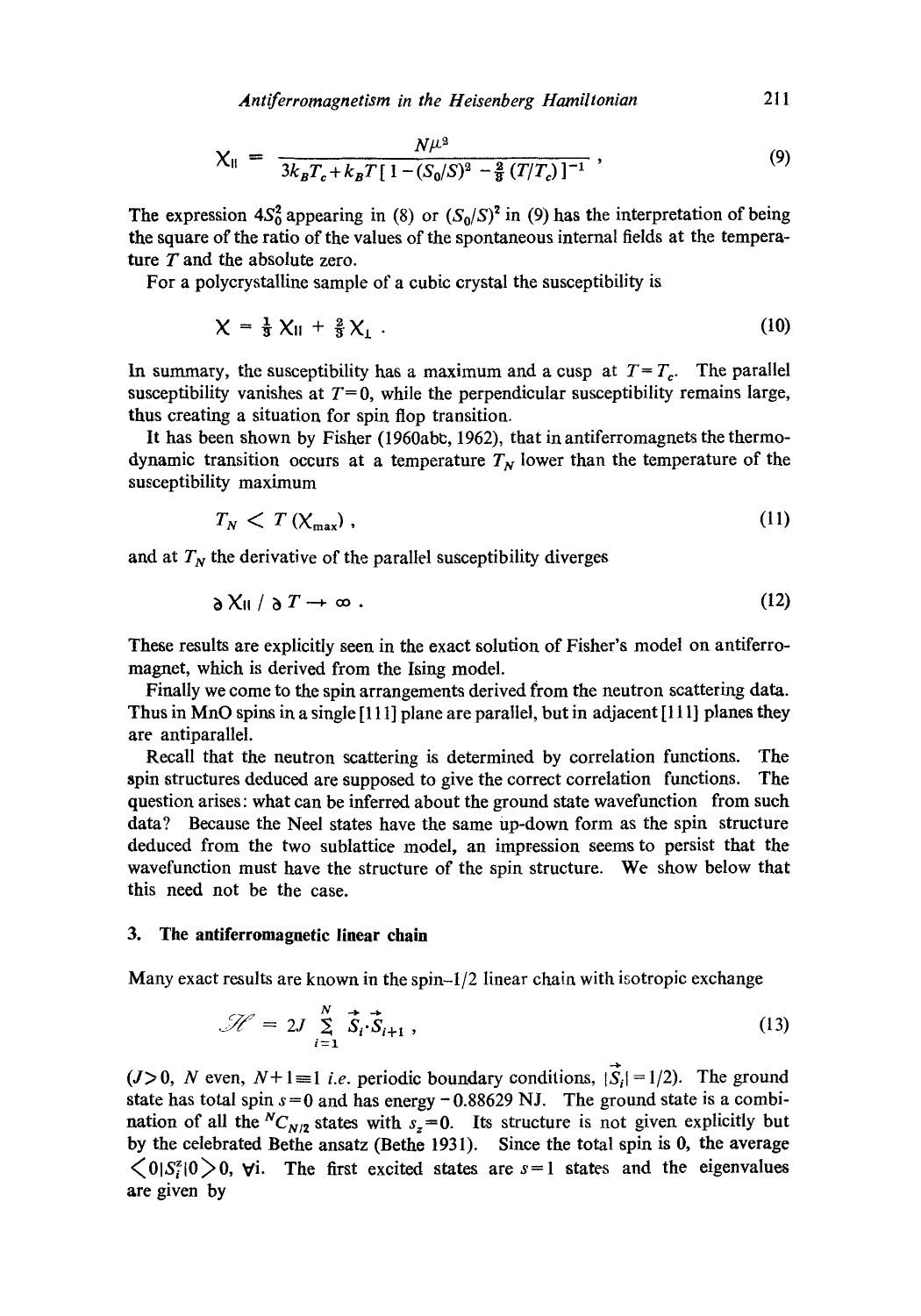*212 C K Majumdar* 

$$
\hbar \omega = \pi J \left| \sin q \right| , \tag{14}
$$

 $q$  is the wave vector measured with respect to that of the ground state (the wave vector of the ground state is 0 if N is a multiple of 4 and  $\pi$  if N is of the form  $4j+2$ with  $i$  an integer). Here we have taken the lattice spacing to be unity. Notice the characteristic double periodicity of the spectrum (14).

The excitation spectrum from the spin wave theory is

$$
\hbar \omega = 2J |\sin k| \tag{15}
$$

This differs from the exact result by a factor  $2/\pi$ . However, the double periodicity of (15) is artificially produced, and the degeneracy of these states is not correct. Actually by numerical computation on short chains of higher spin particles it i8 possible to show that the spectrum (15) becomes correct in the limit  $S \rightarrow \infty$ , while the  $S = 1/2$  system is the extreme quantum limit (Jain *et al* 1975).

The correlation function  $\langle S_i^z S_{i+n}^z \rangle$  in the ground state has not been calculated tom the Bethe ansatz. Only the nearest neighbour correlation function  $\langle S_i^z S_{i+1}^z \rangle$ , which is connected to the ground state energy, is known and  $\langle S_i^z S_{i+1}^z \rangle$  < 0. A detailed knowledge of the functions  $\langle S_i^z S_{i+n}^z \rangle$  can be obtained from the short chain calculations (Bonner and Fisher 1964) (table 1). The long range order can be estimated:

$$
\lim_{n\to\infty} \left\langle S_i^z S_{i+n}^z \right\rangle = 0 \,, \tag{16}
$$

The correlation function alternates in sign and falls off with the separation between **the** spins. Although the ground state is complicated, the correlation functions alternating in sign are reminiscent of the Neel states.

#### **4. Antiferromagnetic model with known ground state**

More about the relationship between the ground state wavefunction and the correlation functions can be learnt from the antiferromagnetic model studied by Majumdar and Ghosh (1969). Their Hamiltonian is

| $1$ ration $1$ $7$ $0$ $1$     |          |          |          |          |                      |
|--------------------------------|----------|----------|----------|----------|----------------------|
| No. of spins                   | 4        | 6        | 8        | 10       | ထ                    |
| $4\langle S_1^z S_2^z \rangle$ | $-0.667$ | $-0.623$ | $-0.609$ | $-0.682$ | $-0.591$             |
| $4 < S_1^z S_3^z$              | 0.333    | 0.277    | 0.261    | 0.254    | 0.25                 |
| $4 < S_1^z S_4^z$              |          | $-0.309$ | $-0.252$ | $-0.231$ | $-0.19$              |
| $4\langle S_1^z S_5^z \rangle$ |          |          | 0.199    | 0.173    | 0.15                 |
| $4\langle S_1^z S_6^z \rangle$ |          |          |          | $-0.188$ | $\ddot{\phantom{1}}$ |
|                                |          |          |          |          |                      |

|                     | Table 1. Spin correlation functions of the linear chain as calculated by Bonner and |
|---------------------|-------------------------------------------------------------------------------------|
| <b>Fisher 1964.</b> |                                                                                     |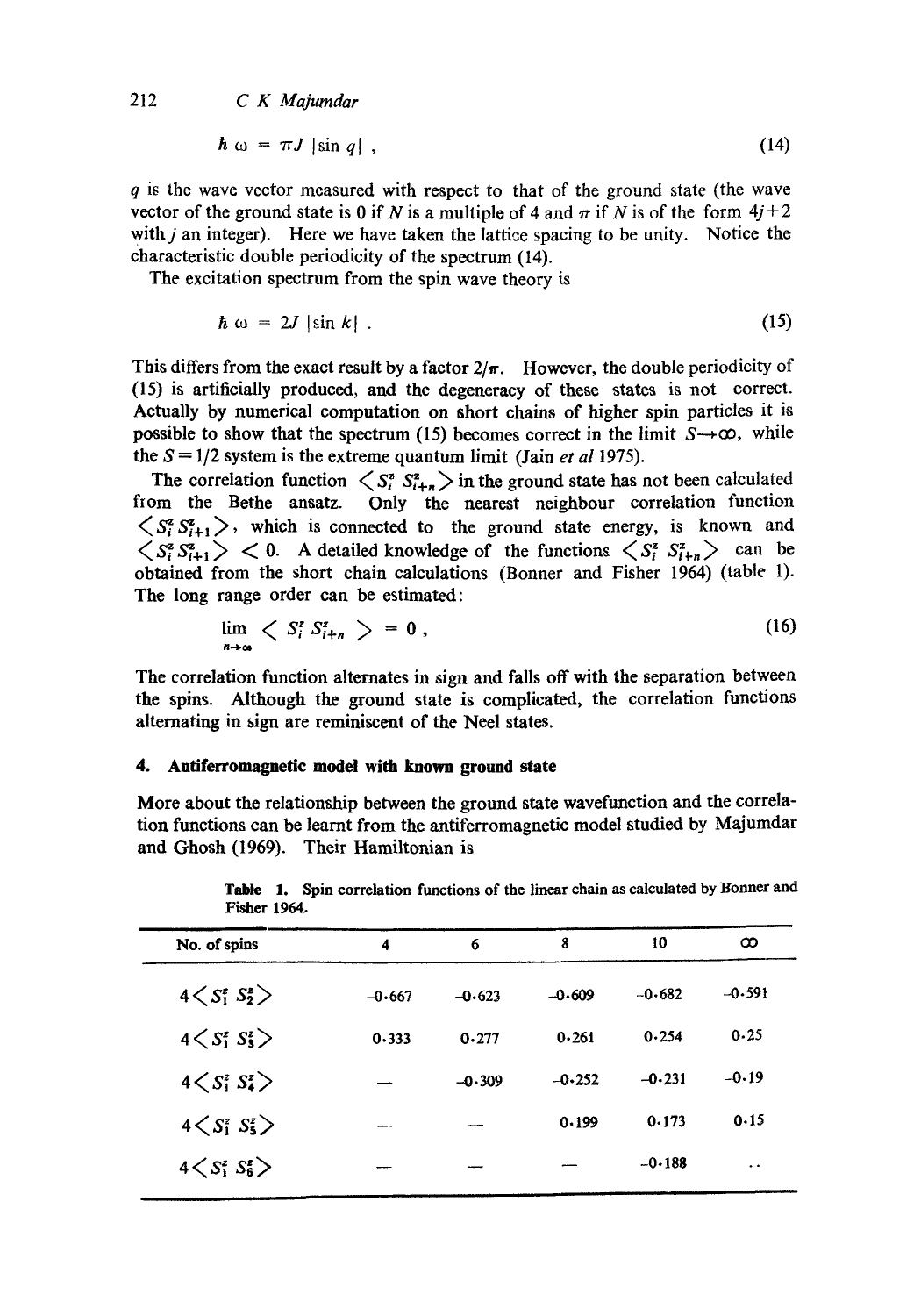Antiferromagnetism in the Heisenberg Hamiltonian **213** 

$$
\mathcal{H} \sim 2J \sum_{i=1}^{N} \vec{S}_{i} \cdot \vec{S}_{i+1} + J \sum_{i=1}^{N} \vec{S}_{i} \cdot \vec{S}_{i+2} , \qquad (17)
$$

 $(J>0, N+1=1, N+2=2)$ . The ground state energy is  $E_0 = -\frac{4}{3} NJ$  and the ground state wave functions can be written as

$$
\psi^{\pm} = [1,2] [3,4] \dots [N-1, N] \n\pm [2,3] [4,5] \dots [N-1],
$$
\n(18)

with  $[l,m]$  representing a singlet pair

$$
[l, m] = \alpha(l) \beta(m) - \beta(l) \alpha(m) \qquad (19)
$$

 $\alpha$  and  $\beta$  are the up and down spin eigenfunctions, respectively. If T corresponds to unit translation, we have

$$
T\Psi^+ = \Psi^+ , T\Psi^- = -\Psi^- . \qquad (20)
$$

The ground state has total spin zero, and  $< 0$   $S_i^z$  |  $0 > = 0$ ,  $\forall_i$ . The order properties can be calculated exactly for the  $N\rightarrow\infty$  limit and they show only short range order. If the evanescent order is studied for short chains, one gets a remarkable result (table 2): the corerrelation functions  $\langle \sigma_i^z \sigma_{i+n}^z \rangle$  not only alternate in sign but settle down to a constant absolute value very much like what the Neel states suggest. The absolute value represents long range order which diminishes with increasing number of spins in the chain and ultimately disappears. Nevertheless, it suggests the view that *the exact ground state wavefunction may have a quite complicated structure and yet show the alternating spin correlation functions expected from the Neel states.* An observation of the Neel type spin correlation function does not say much about the exact ground states.

| No. of spins                               | 6         | 8        | 10       | 12        | œ        |
|--------------------------------------------|-----------|----------|----------|-----------|----------|
| $\langle \sigma_1^z \sigma_2^z \rangle$    | $-0.333$  | $-0.556$ | $-0.467$ | $-0.516$  | $-0.5$   |
| $\langle \sigma_1^z \sigma_3^z \rangle$    | $-0.333$  | 0.111    | $-0.067$ | 0.030     | 0        |
| $\langle \sigma_1^z \; \sigma_4^z \rangle$ | $0 - 333$ | $-0.111$ | 0.067    | $-0.030$  | $\bf{0}$ |
| $\langle \sigma_1^z \sigma_5^z \rangle$    |           | 0.111    | $-0.067$ | $0 - 030$ | $\bf{0}$ |
| $\langle \sigma_1^z \sigma_6^z \rangle$    |           |          | 0.067    | $-0.030$  | $\bf{0}$ |
| $\langle \sigma_1^z \; \sigma_2^z \rangle$ |           |          |          | $0 - 030$ | $\bf{0}$ |
|                                            |           |          |          |           |          |

**Table 2.** Spin correlation functions for the state  $\psi^+$  (Similar results hold for  $\psi^-$ ).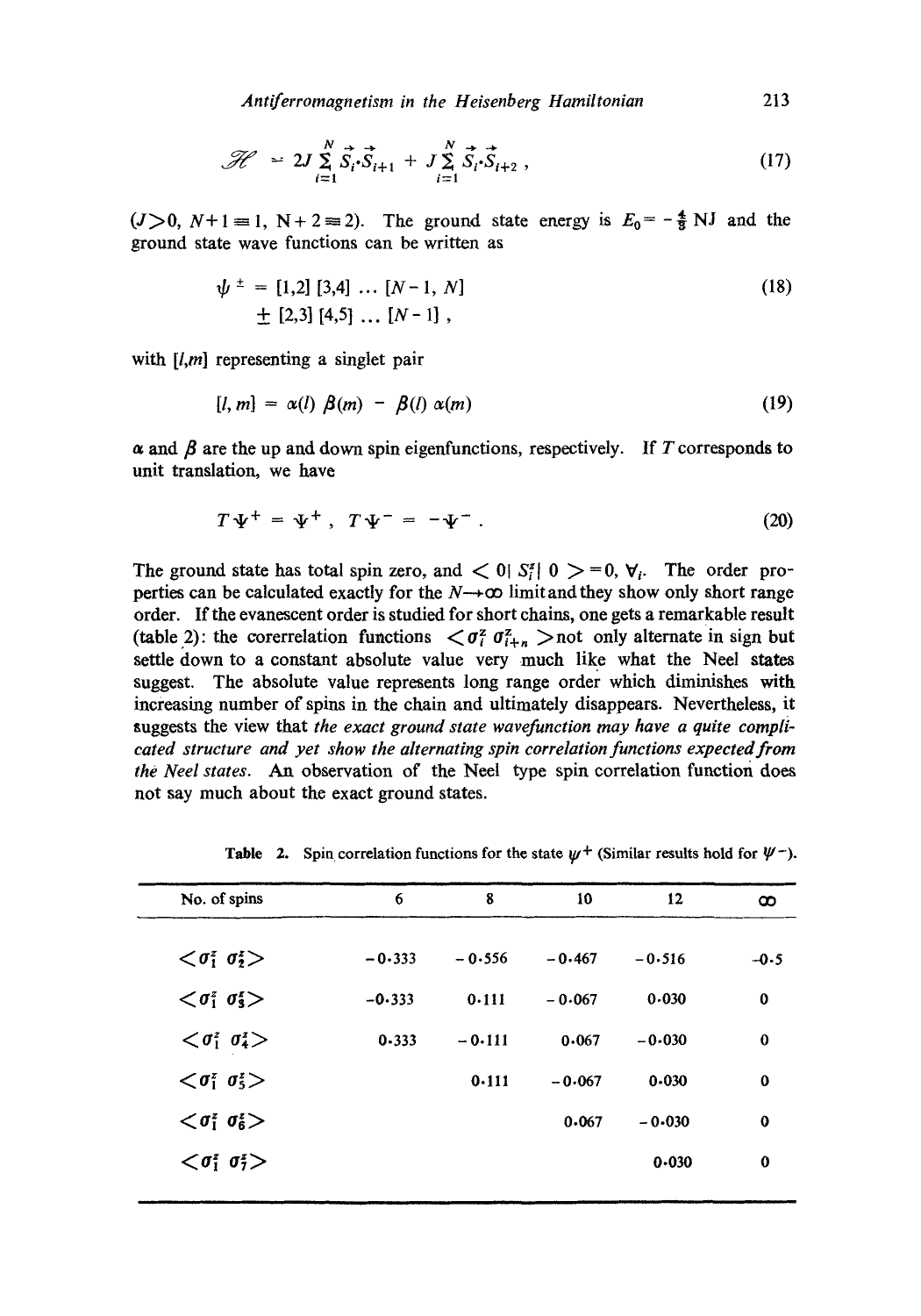## *214 C K Majumdar*

#### **5. Fisher's classical**  $(S \rightarrow \infty)$  **model**

Fisher (1964) succeeded in evaluating the spin correlation function in the classical limit of large spin,  $S\rightarrow\infty$ .

Consider the Hamiltonian for  $N+1$  atoms of spin S

$$
H = -2J_s \sum_{i=0}^{N} \vec{S}_i \cdot \vec{S}_{i+1} - g_s \beta \vec{H} \cdot \sum_{i=0}^{N} \vec{S}_i.
$$
 (21)

The ground state energy for ferromagnetic case  $(J_{s}>0)$ .

$$
E_0 = -2J_s S^2 N - (N+1)g_s \beta H S. \tag{22}
$$

For taking the  $S\rightarrow\infty$  limit, we now put

$$
2J_{\rho}S^2 = \frac{1}{2}J, \ g_{\rho}S = \frac{1}{2}g \tag{23}
$$

and introduce the operators  $\vec{s}_i = \vec{S}_i/S$ . The commutation rules become

$$
s_j^x \ s_j^y - s_j^y \ s_j^x = \frac{1}{s} \ i \ s_j^x \,, \tag{24}
$$

so that in limit  $S \rightarrow \infty$ , the operators  $\overrightarrow{s}_j$  commute. The zerofield partition function **and** the spin correlation functions are for the antiferromagnetie case (J negative)

$$
Z_N = (\sinh K/K)^N, \qquad (25)
$$

and  $\langle S_i^z S_{i+1}^z \rangle = \frac{1}{2} (-1)^{|l|} [n(k)]^{|l|}$ , (26)

where 
$$
u(k) = \coth k - \frac{1}{K}
$$
,  $K = \frac{1}{2} |J|/k_B T$ . (27)

The factor  $(-1)^{1/l}$  is responsible for the oscillation. Experimental data (Hutchings *et al* 1972) on TMMC with  $S = \frac{5}{2}$  Mn-ion are well explained by the correlation functions. The spin 5/2 and 7/2 compounds already are fair approximations to the S $\rightarrow \infty$  limit. The quantum limit S = 1/2, however, requires exact results such as (14), as seen in the experimental data on CPC (Endoh *et al* 1974).

### **6. Broken symmetry**

The discussion of broken symmetry in antiferromagnets is due to Anderson (1964) but is not as rigorous as in the case of ferromagnets. Consider the solution (18). It is possible to construct a one-parameter family of ground states without translational symmetry. The symmetry broken is that of a discrete, infinite group, not a continuous group, so Goldstone's theorem cannot be directly applied in this case.

For the Heisenberg Hamiltonian (l), Anderson's argument is based on the two sublattice picture. Let A and B be the two sublattices, and  $S_A$  and  $S_B$  be, respectively, the sums of spins in these sublattices.  $S_A$  and  $S_B$  are rather like classical variables, and the lowest energy is obtained by setting  $\langle S_A \rangle = -\langle S_B \rangle$ , both being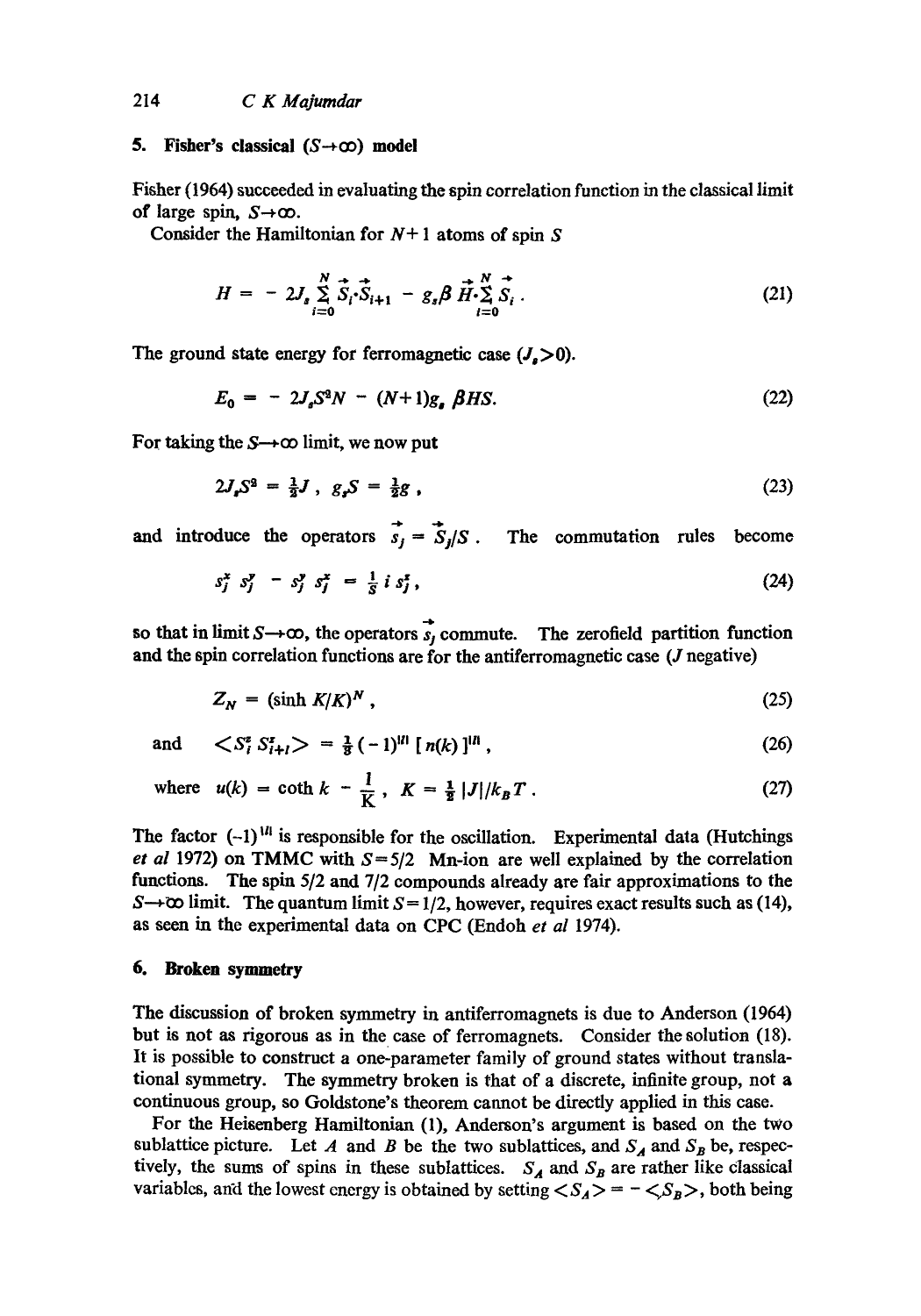of order N, the number of spins present. In the exact state, of course,  $\langle S_A \rangle$  =  $\langle S_B \rangle = 0$ . Anderson suggests that this exact state is irrelevant, because there are many other states infinitesimally (order  $1/N$ ) close to it in energy. Thus if we take a state with  $\langle S_A \rangle = -\langle S_B \rangle \sim N$ , this will persist for a very long time but eventually will break up, as it is a wave packet composed of many states.

Anderson's description of the antiferromagnetie order must have the essence of physics in it. In this case the order parameter  $S_A - S_B$  is not an exact constant of motion, but is approximately so. A rigorous mathematical discussion of this problem will have to take this fact into account.

#### 7. Anisotropy

So far we have restricted our discussion to the isotropic antiforromagnetie exchange. It is, of course, known that all materials have anisotropy. Anderson's discussion of the broken symmetry shows that the picture of the sublattice magnetisation becomes more exact when anisotropy is present, because the system must tunnel rather than rotate its way around to the time-and spin-reversed state. It is also known that the Neel states are indeed the lowest states of the Ising model, an extremely anisotropie situation.

We may point out the existence of another Hamiltonian with the Neel states as ground states (Bose and Majumdar, unpublished),

$$
\mathcal{H} = 2J \sum_{+1}^{N} \left[ S_i^z S_{i+1}^z + \Delta \left( S_i^+ S_{i+1}^+ + S_i^- S_{i+1}^- \right) \right]. \tag{28}
$$

Because the transverse anisotropy terms raise or lower nearest neighbours simultaneously, these terms have no effect on the Neel states for the spin-l/2 particles. The ground state energy can be shown to be  $E_0 = \frac{1}{2}$  JN and it will have long rangeorder of the Neel states. A generalisation of this exists in three dimensions. Consider a bipartite lattice in three dimensions such that the nearest neighbours of the sublattice  $A$  are on the sublattice  $B$  and vice versa. Then the Hamiltonian

$$
\mathcal{H} = 2J \sum_{\substack{i \in A \\ j \in B}} [S_i^z S_j^z + \Delta (S^+ S_j^+ + S_i^- S_j^-)] \tag{29}
$$

(with only nearest neighbour coupling) again has Neel states as ground states and therefore has long range order in the ground state. The one-dimensional version *(28)*  will not have long range order at finite temperatures, but (29) will probably have this property. A detailed analysis of the anisotropy and its role in the antiferromagnetic order should be illuminating.

It is a pleasure to dedicate this article to the memory of Professor A B Biswas who was deeply interested in the antiferromagnetic and ferrimagnetic materials.

#### **References**

Anderson P W 1964 *Concepts in solids* (New York: Benjamin) p. 175 Anderson P W 1966 *Solidstate physics* eds F Seitz and D Turnbull (New York: Academic Press)